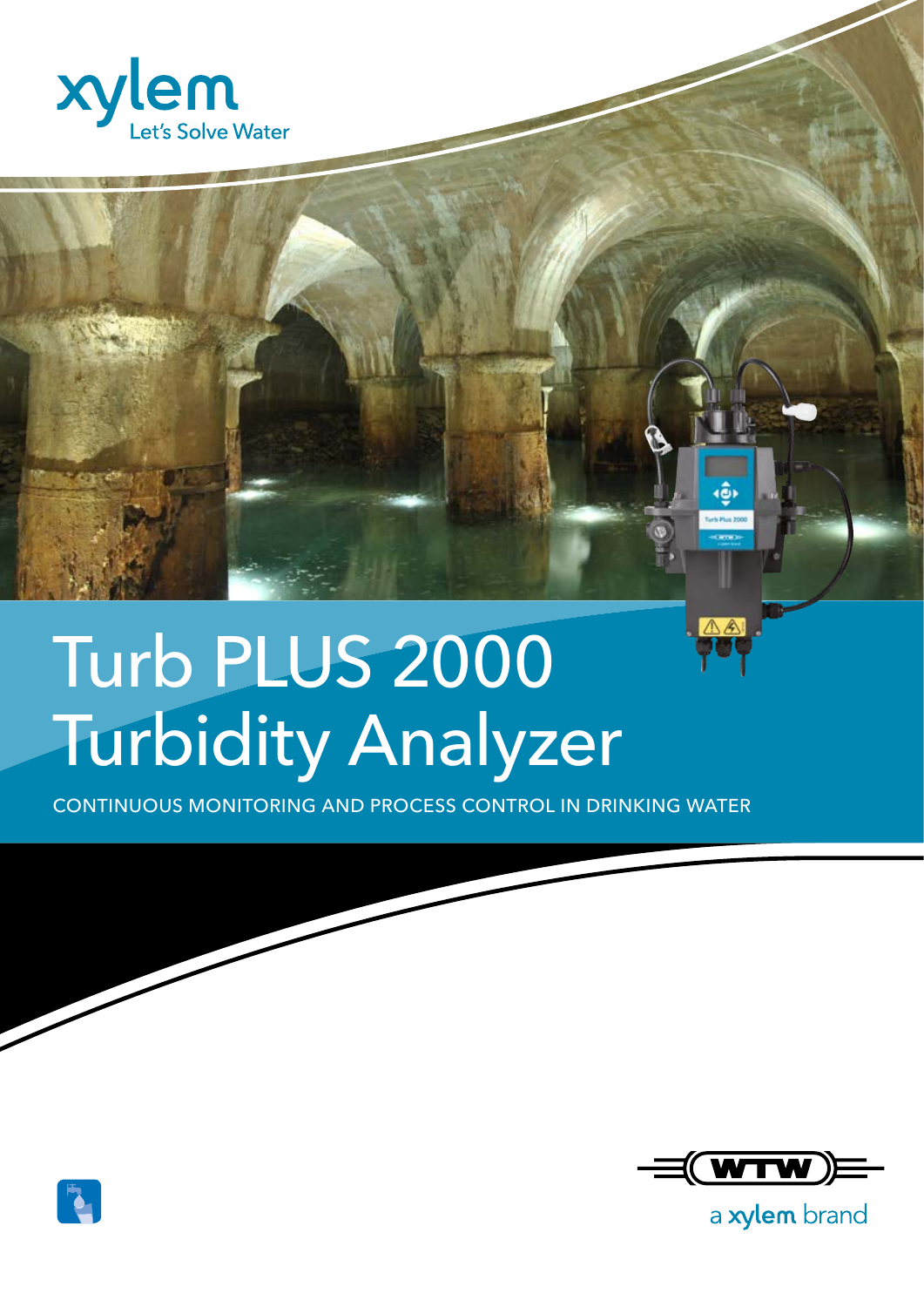# Trubidity Measurement

## Continuously and Accurately Monitored

- High accuracy of ±2% of reading or ±0.02 NTU below 40 NTU
- **Ultrasonic Cleaning System**
- ISO and EPA compliant
- Resolution down to 0.0001 NTU
- 20 mA Current and RS 485 (Modbus RTU)
- Can be integrated into existing IQ SENSOR NET via MIQ/IC2



### Drinking water

For many drinking water treatment plants, turbidity is the most important parameter. In several regions, plants have to measure turbidity after every treatment step and they have to meet a limit of lower than 1 NTU at the plant outlet.





## **Sedimentation**

Sedimentation including upstream precipitation or flocculation is not only used to remove coarse particels. It also reduces turbidity to protect downstream filters from too fast coating. Therefore, turbidity should be monitored after the sedimentation.





Turbidity can be measured to avoid too high loads reaching the filter. Otherwise fiters might be coated too fast and need to be flushed more often.





## Disinfection

Low turbidity values are essential for effcient disinfection. Otherwise, disinficcants or UV light might not reach the micro organsims, as they are protected by biofilms or particles.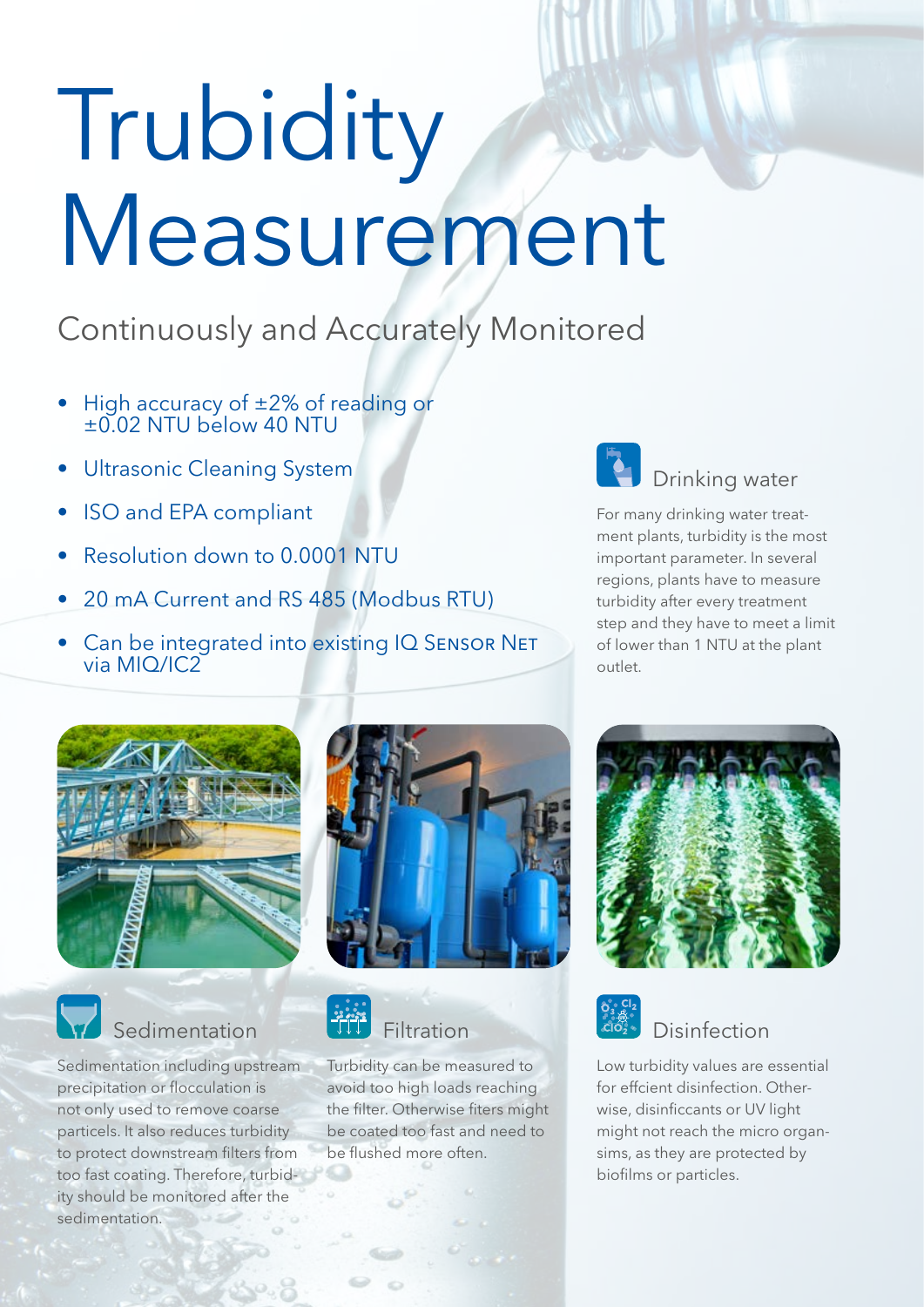

## Technical Data

| <b>Measurement Range</b>  | Factory setting: 0  100 NTU; optional measuring ranges<br>0  10 and 0  1000 NTU (loaded on USB)                                                                                                                               |       |
|---------------------------|-------------------------------------------------------------------------------------------------------------------------------------------------------------------------------------------------------------------------------|-------|
| <b>Resolution</b>         | Down to 0.0001 NTU                                                                                                                                                                                                            |       |
| <b>Accuracy</b>           | $\pm$ 2 % of reading or $\pm$ 0.02 NTU<br>below 40 NTU whichever is greater (0-100 and 0-1000 ranges)<br>±5% of reading above 40 NTU (0-100 and 0-1000 NTU ranges)<br>$\pm$ 2 % of reading or $\pm$ 0.02 NTU (0-10 NTU range) |       |
| <b>Sample Temperature</b> | 1 °C  50 °C (34 °F  122 °F)                                                                                                                                                                                                   |       |
| <b>Relays</b>             | Two Programmable, 120-240 V AC 2A Form C Relay                                                                                                                                                                                |       |
| <b>Analog Output</b>      | One powered 4-20 mA, 1000 W drive                                                                                                                                                                                             |       |
| <b>Digital Output</b>     | Bi-directional RS-485, Modbus RTU                                                                                                                                                                                             |       |
| <b>Warranty</b>           | 2 years                                                                                                                                                                                                                       | D7 06 |

## Ordering information

| <b>Model</b>           | <b>Description</b>                                                                    | Order No. |
|------------------------|---------------------------------------------------------------------------------------|-----------|
| Turb PLUS 2020         | Turbidity analyzer with white light (US EPA 180.1)                                    | 600026    |
| Turb PLUS 2120         | Turbidity analyzer with infrared light (ISO EN DIN 7027)                              | 600036    |
| Turb PLUS 2120 Set     | Turb PLUS 2120 including external bubble trap                                         | 600037    |
| <b>BC-Turb/DW</b>      | External bubble trap                                                                  | 600041    |
| <b>Kal Kit Turb/DW</b> | Calibration standard set<br>(0.02, 10, 1000 NTU, cleaning tissues, designation rings) | 600052    |
| Kal Kit Turb PLUS 2000 | Calibration standard set<br>(0.02, 10, 100 NTU, cleaning tissues, designation rings)  | 600054    |
| Kal Kit Turb 2110/DW   | Calibration standard set<br>(0.02, 1, 10 NTU, cleaning tissues, designation rings)    | 600056    |

#### Accurate and reliable

Measuring using ISO and EPA compliant methods, provides reliable and highly accurate data to ensure high drinking water quality.

#### Low maintenance

The ultrasonic cleaning reduces manual maintenance. Calibration is only needed every three months (according to EPA guidelines), which saves costs and time.

#### Bubble trap option

The set option with an external trap avoids false readings caused by air bubbles. Existing instruments can be retrofitted with the bubble trap as well (600041).

#### ISO and EPA compliant

The Turb PLUS 2000 is copliant to EPA 180.1 (white light) and ISO DIN EN 7027 (infrared light), which makes it suitable for drinking water permit reporting worldwide.

#### Process Control

The two relays can be used to send pre-warning and alarm in case of exceeding turbidity values. Digital Modbus RTU and analog mA signals are available at the same time.

*For accessories and more information see brochure "Product Details" and visit:* www.WTW.com/en/plus2000